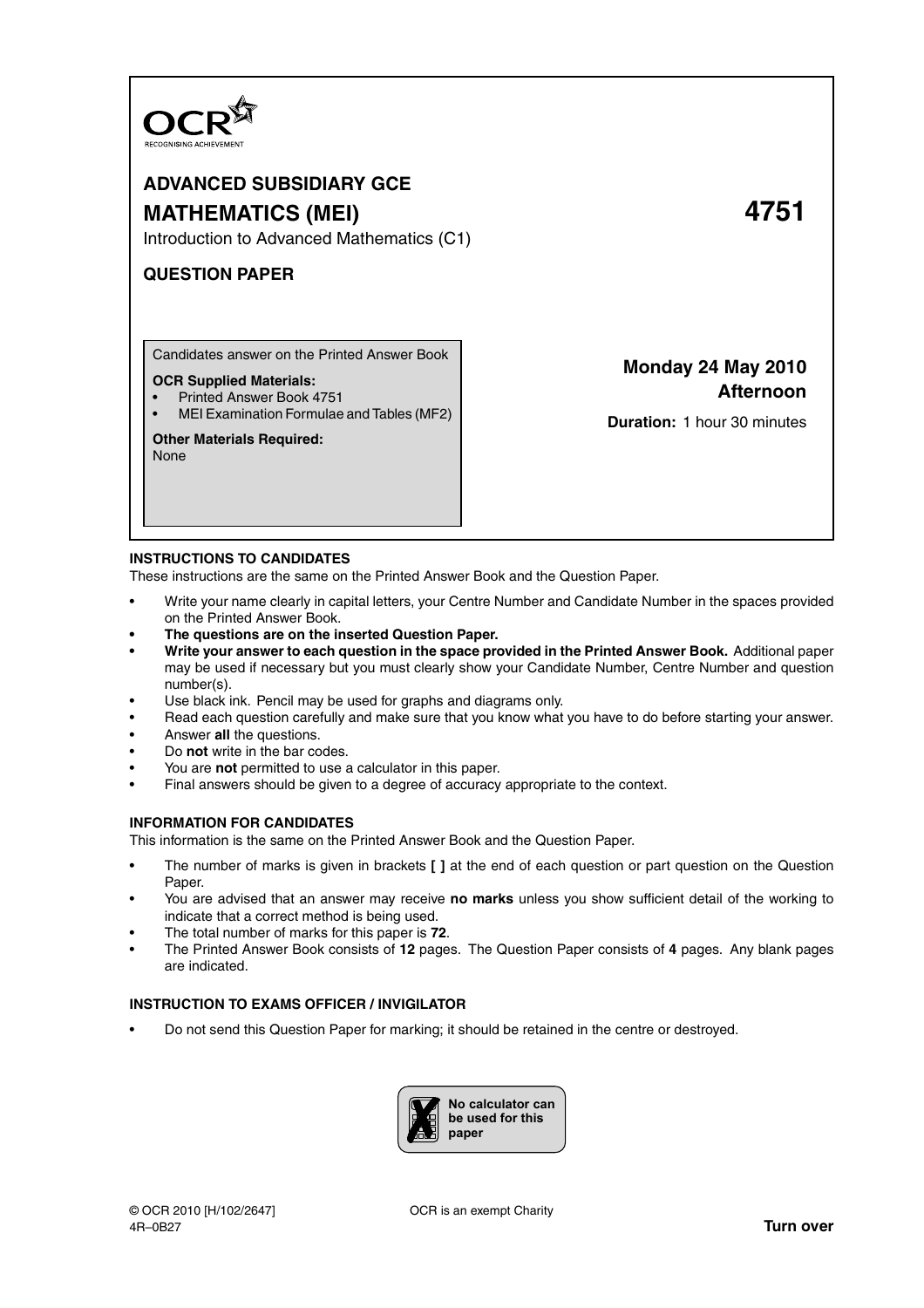## **Section A** (36 marks)

- **1** Find the equation of the line which is parallel to  $y = 3x + 1$  and which passes through the point with coordinates (4, 5). coordinates (4, 5).
- **2** (i) Simplify  $(5a^2b)^3 \times 2b^4$ . **[2]**
	- **(ii)** Evaluate  $\left(\frac{1}{16}\right)^{-1}$ . **[1]**
	- **(iii)** Evaluate  $(16)^{\frac{3}{2}}$ . **[2]**
- **3** Make *y* the subject of the formula  $a =$  $\sqrt{y}$  – 5 *c* . **[3]**
- **4** Solve the following inequalities.
	- (i)  $2(1-x) > 6x + 5$  [3]
	- **(ii)**  $(2x-1)(x+4) < 0$  **[2]**
- **5** (i) Express  $\sqrt{48} + \sqrt{27}$  in the form  $a\sqrt{ }$  $\overline{3}$ . **[2]**

(ii) Simplify 
$$
\frac{5\sqrt{2}}{3-\sqrt{2}}
$$
. Give your answer in the form  $\frac{b+c\sqrt{2}}{d}$ . [3]

## **6** You are given that

- the coefficient of  $x^3$  in the expansion of  $(5 + 2x^2)(x^3 + kx + m)$  is 29,
- when  $x^3 + kx + m$  is divided by  $(x 3)$ , the remainder is 59.

Find the values of  $k$  and  $m$ .  $[5]$ 

- **7** Expand  $\left(1 + \frac{1}{2}x\right)^4$ , simplifying the coefficients. **[4]**
- **8** Express  $5x^2 + 20x + 6$  in the form  $a(x + b)$  $2 + c$ . **[4]**
- **9** Show that the following statement is false.

$$
x - 5 = 0 \iff x^2 = 25 \tag{2}
$$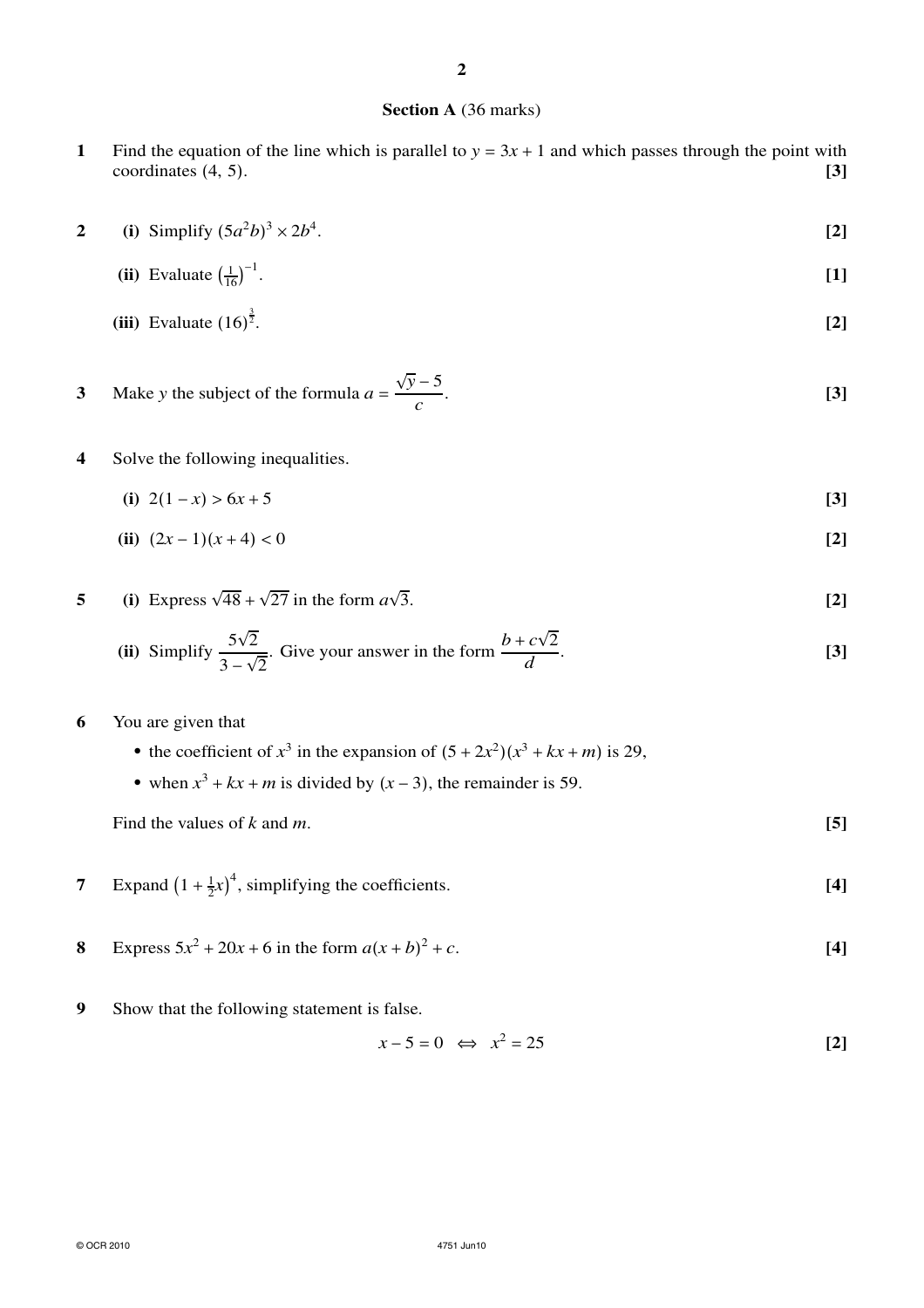### **Section B** (36 marks)

- **10** (i) Solve, by factorising, the equation  $2x^2 x 3 = 0$ . **[3]** 
	- (ii) Sketch the graph of  $y = 2x^2 x 3$ .  $2^2 - x - 3$ . **[3]**
	- (iii) Show that the equation  $x^2 5x + 10 = 0$  has no real roots. **[2]**
	- (iv) Find the *x*-coordinates of the points of intersection of the graphs of  $y = 2x^2 x 3$  and  $y = x^2 - 5x + 10$ . Give your answer in the form  $a \pm \sqrt{a^2 - 5x^2 + 10}$ *b*. **[4]**





**Fig. 11**

Fig. 11 shows the line through the points A  $(-1, 3)$  and B $(5, 1)$ .

- **(i)** Find the equation of the line through A and B. **[3]**
- **(ii)** Show that the area of the triangle bounded by the axes and the line through A and B is  $\frac{32}{3}$  square units. **[2]**
- (iii) Show that the equation of the perpendicular bisector of AB is  $y = 3x 4$ . **[3]**
- (iv) A circle passing through A and B has its centre on the line  $x = 3$ . Find the centre of the circle and hence find the radius and equation of the circle. [4] and hence find the radius and equation of the circle. **[4]**
- **12** You are given that  $f(x) = x^3 + 6x^2 x 30$ .
	- (i) Use the factor theorem to find a root of  $f(x) = 0$  and hence factorise  $f(x)$  completely. [6]
	- (ii) Sketch the graph of  $y = f(x)$ . [3]
	- (iii) The graph of  $y = f(x)$  is translated by  $\begin{pmatrix} 1 \\ 0 \end{pmatrix}$  $^{1}_{0}$ .

Show that the equation of the translated graph may be written as

$$
y = x^3 + 3x^2 - 10x - 24.
$$
 [3]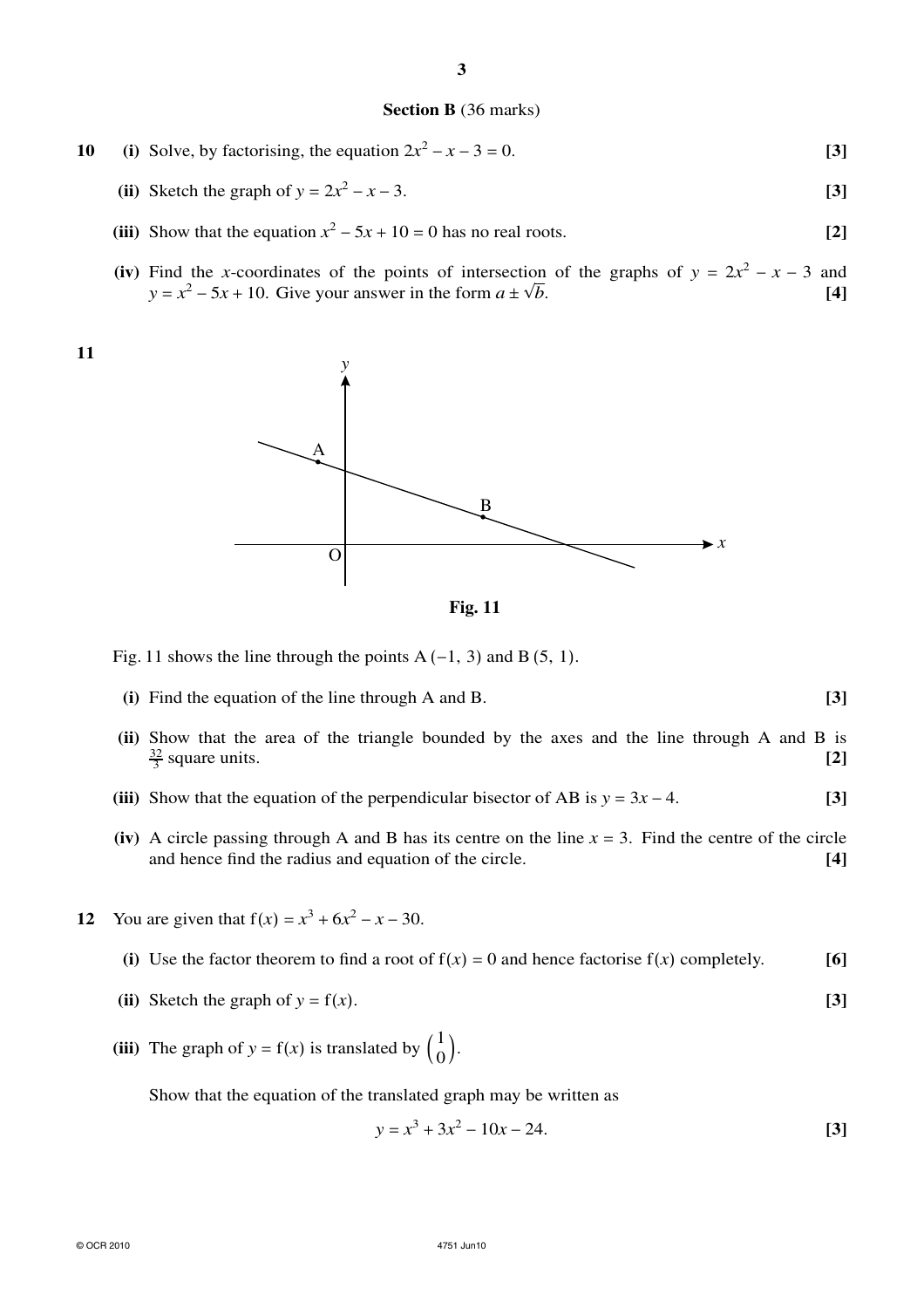## **THERE ARE NO QUESTIONS PRINTED ON THIS PAGE.**

**4**



#### **Copyright Information**

OCR is committed to seeking permission to reproduce all third-party content that it uses in its assessment materials. OCR has attempted to identify and contact all copyright holders whose work is used in this paper. To avoid the issue of disclosure of answer-related information to candidates, all copyright acknowledgements are reproduced in the OCR Copyright Acknowledgements Booklet. This is produced for each series of examinations, is given to all schools that receive assessment material and is freely available to download from our public<br>website (www.ocr.org.uk) after the li

If OCR has unwittingly failed to correctly acknowledge or clear any third-party content in this assessment material, OCR will be happy to correct its mistake at the earliest possible opportunity. For queries or further information please contact the Copyright Team, First Floor, 9 Hills Road, Cambridge CB2 1GE.

OCR is part of the Cambridge Assessment Group; Cambridge Assessment is the brand name of University of Cambridge Local Examinations Syndicate (UCLES), which is itself a department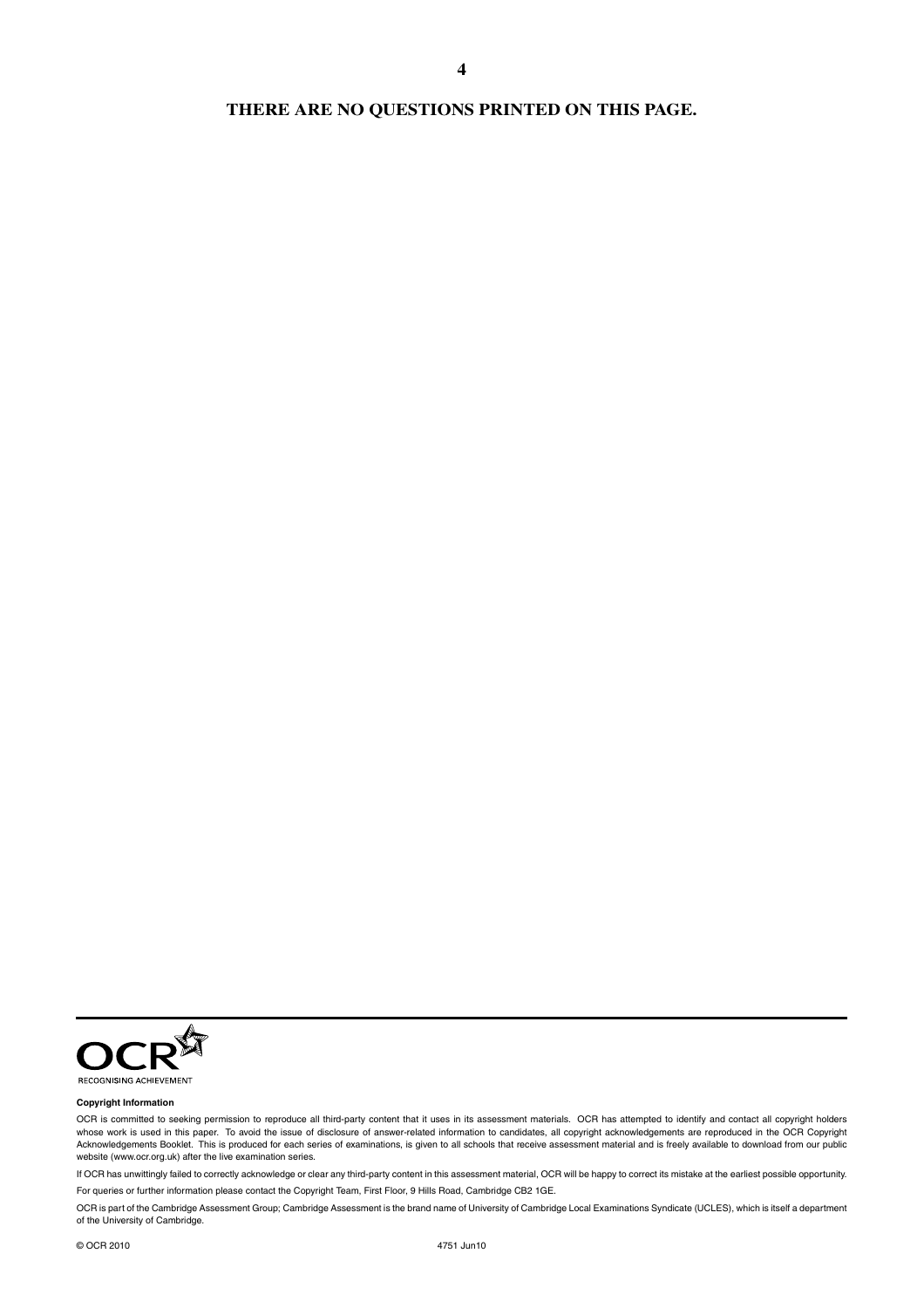

# **ADVANCED SUBSIDIARY GCE MATHEMATICS (MEI) 4751**

Introduction to Advanced Mathematics (C1)

## **PRINTED ANSWER BOOK**

Candidates answer on this Printed Answer Book

### **OCR Supplied Materials:**

- Question Paper 4751 (inserted)
- MEI Examination Formulae and Tables (MF2)

## **Other Materials Required:**

None

# **Monday 24 May 2010 Afternoon**

**Duration:** 1 hour 30 minutes



| Candidate<br>Forename |  | Candidate<br>Surname |  |
|-----------------------|--|----------------------|--|
|-----------------------|--|----------------------|--|

| Centre Number |  |  | <b>Candidate Number</b> |  |  |
|---------------|--|--|-------------------------|--|--|
|               |  |  |                         |  |  |

## **INSTRUCTIONS TO CANDIDATES**

These instructions are the same on the Printed Answer Book and the Question Paper.

- Write your name clearly in capital letters, your Centre Number and Candidate Number in the spaces provided on the Printed Answer Book.
- **The questions are on the inserted Question Paper.**
- **Write your answer to each question in the space provided in the Printed Answer Book.** Additional paper may be used if necessary but you must clearly show your Candidate Number, Centre Number and question number(s).
- Use black ink. Pencil may be used for graphs and diagrams only.
- Read each question carefully and make sure that you know what you have to do before starting your answer.
- Answer **all** the questions.
- Do **not** write in the bar codes.
- You are **not** permitted to use a calculator in this paper.
- Final answers should be given to a degree of accuracy appropriate to the context.

### **INFORMATION FOR CANDIDATES**

This information is the same on the Printed Answer Book and the Question Paper.

- The number of marks is given in brackets **[ ]** at the end of each question or part question on the Question Paper.
- You are advised that an answer may receive **no marks** unless you show sufficient detail of the working to indicate that a correct method is being used.
- The total number of marks for this paper is **72**.
- The Printed Answer Book consists of **12** pages. The Question Paper consists of **4** pages. Any blank pages are indicated.

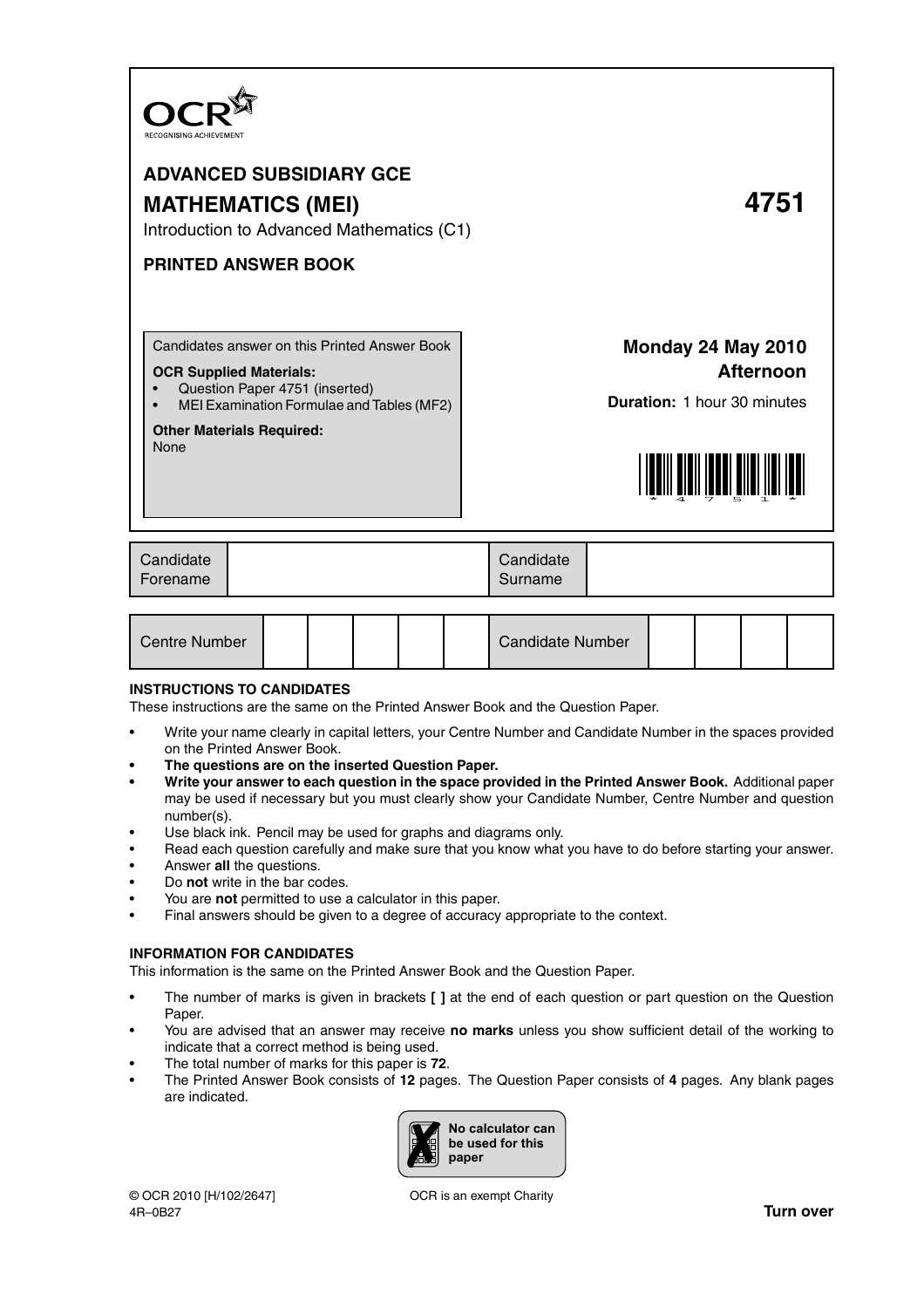**Section A** (36 marks)

| $\mathbf{1}$ |  |
|--------------|--|
|              |  |
|              |  |
|              |  |
|              |  |
|              |  |
|              |  |
|              |  |
|              |  |
|              |  |
|              |  |
|              |  |
|              |  |
| 2(i)         |  |
|              |  |
|              |  |
|              |  |
|              |  |
|              |  |
| 2(i)         |  |
|              |  |
|              |  |
|              |  |
|              |  |
| 2(iii)       |  |
|              |  |
|              |  |
|              |  |
|              |  |
|              |  |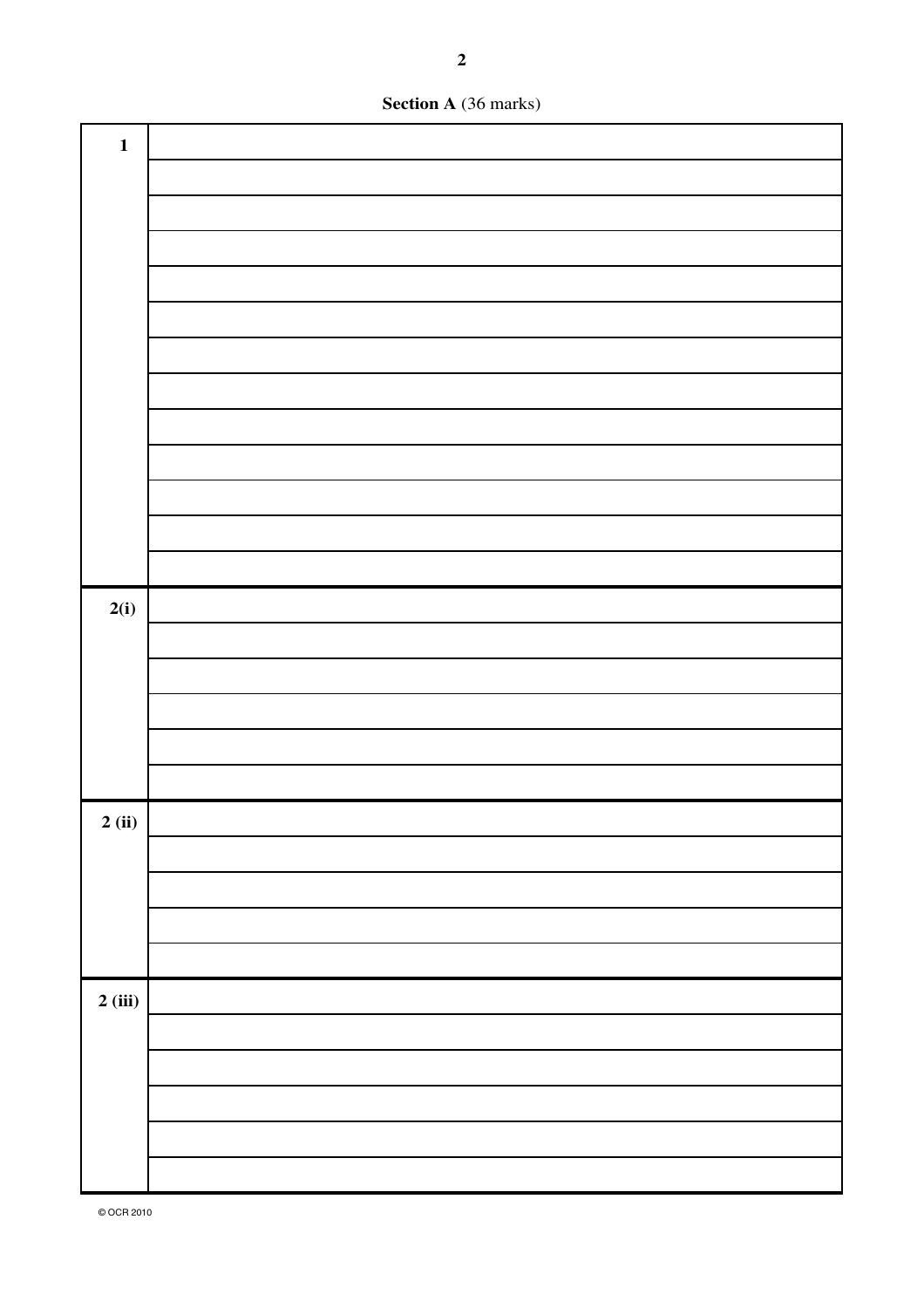| $\mathbf{3}$ |  |
|--------------|--|
|              |  |
|              |  |
|              |  |
|              |  |
|              |  |
|              |  |
|              |  |
|              |  |
|              |  |
|              |  |
|              |  |
|              |  |
|              |  |
|              |  |
|              |  |
|              |  |
| 4(i)         |  |
|              |  |
|              |  |
|              |  |
|              |  |
|              |  |
|              |  |
|              |  |
|              |  |
|              |  |
|              |  |
|              |  |
|              |  |
|              |  |
|              |  |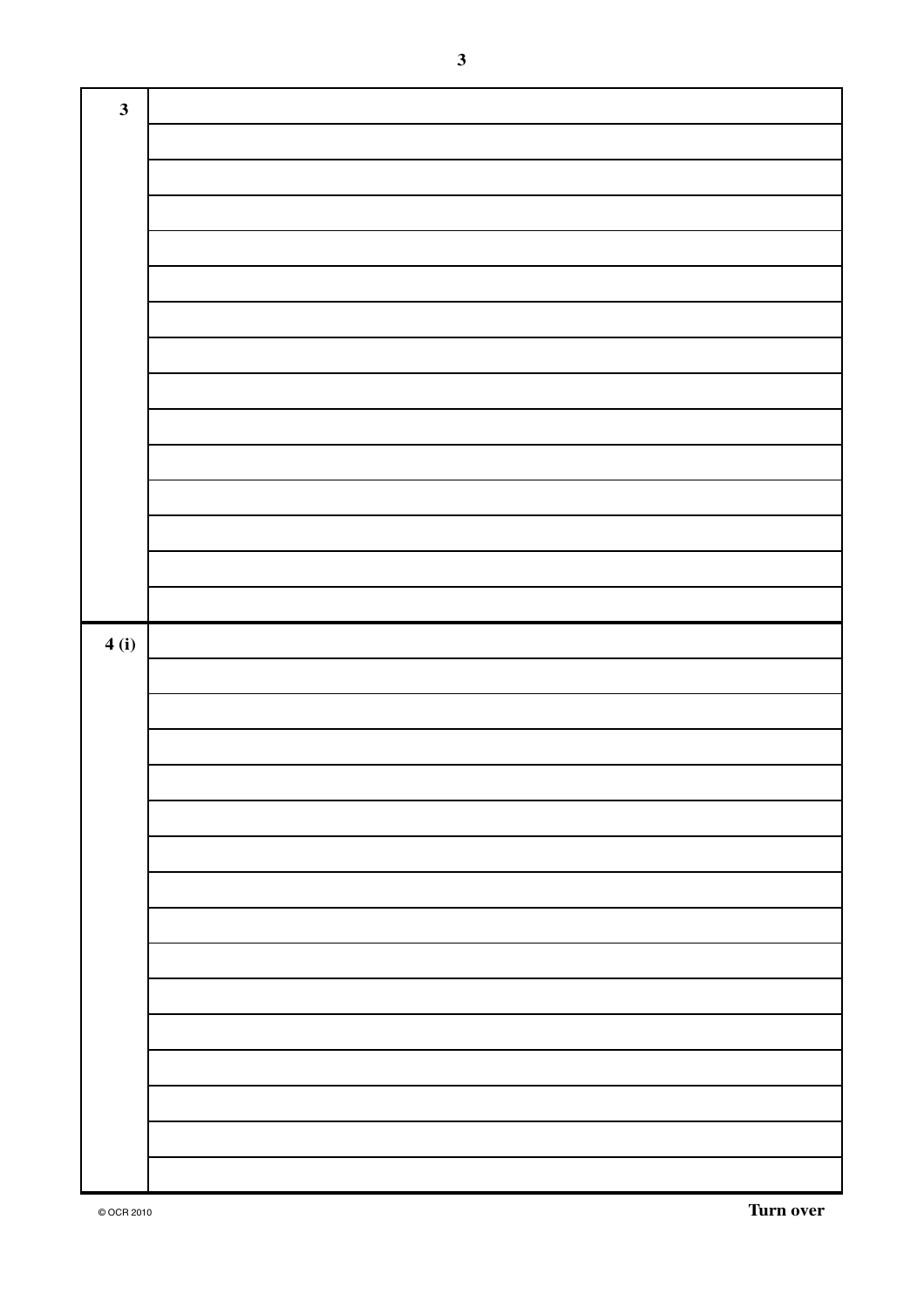| 4(ii) |  |
|-------|--|
|       |  |
|       |  |
|       |  |
|       |  |
|       |  |
|       |  |
|       |  |
|       |  |
|       |  |
|       |  |
|       |  |
|       |  |
| 5(i)  |  |
|       |  |
|       |  |
|       |  |
|       |  |
|       |  |
|       |  |
|       |  |
| 5(ii) |  |
|       |  |
|       |  |
|       |  |
|       |  |
|       |  |
|       |  |
|       |  |
|       |  |
|       |  |
|       |  |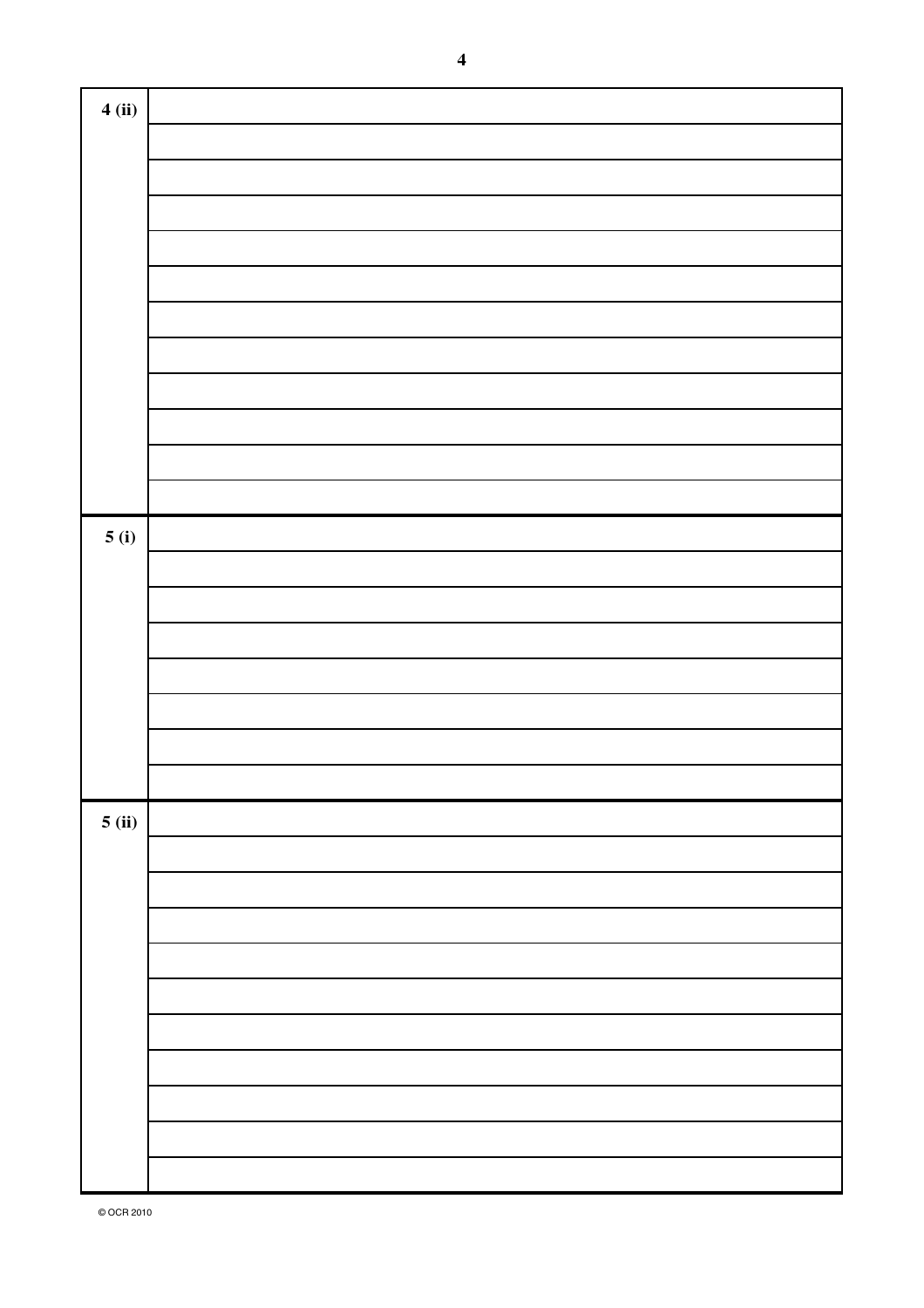| $\boldsymbol{6}$        |  |
|-------------------------|--|
|                         |  |
|                         |  |
|                         |  |
|                         |  |
|                         |  |
|                         |  |
|                         |  |
|                         |  |
|                         |  |
|                         |  |
|                         |  |
|                         |  |
|                         |  |
|                         |  |
|                         |  |
|                         |  |
|                         |  |
|                         |  |
| $\overline{\mathbf{7}}$ |  |
|                         |  |
|                         |  |
|                         |  |
|                         |  |
|                         |  |
|                         |  |
|                         |  |
|                         |  |
|                         |  |
|                         |  |
|                         |  |
|                         |  |
|                         |  |
|                         |  |
|                         |  |
|                         |  |
|                         |  |
|                         |  |
|                         |  |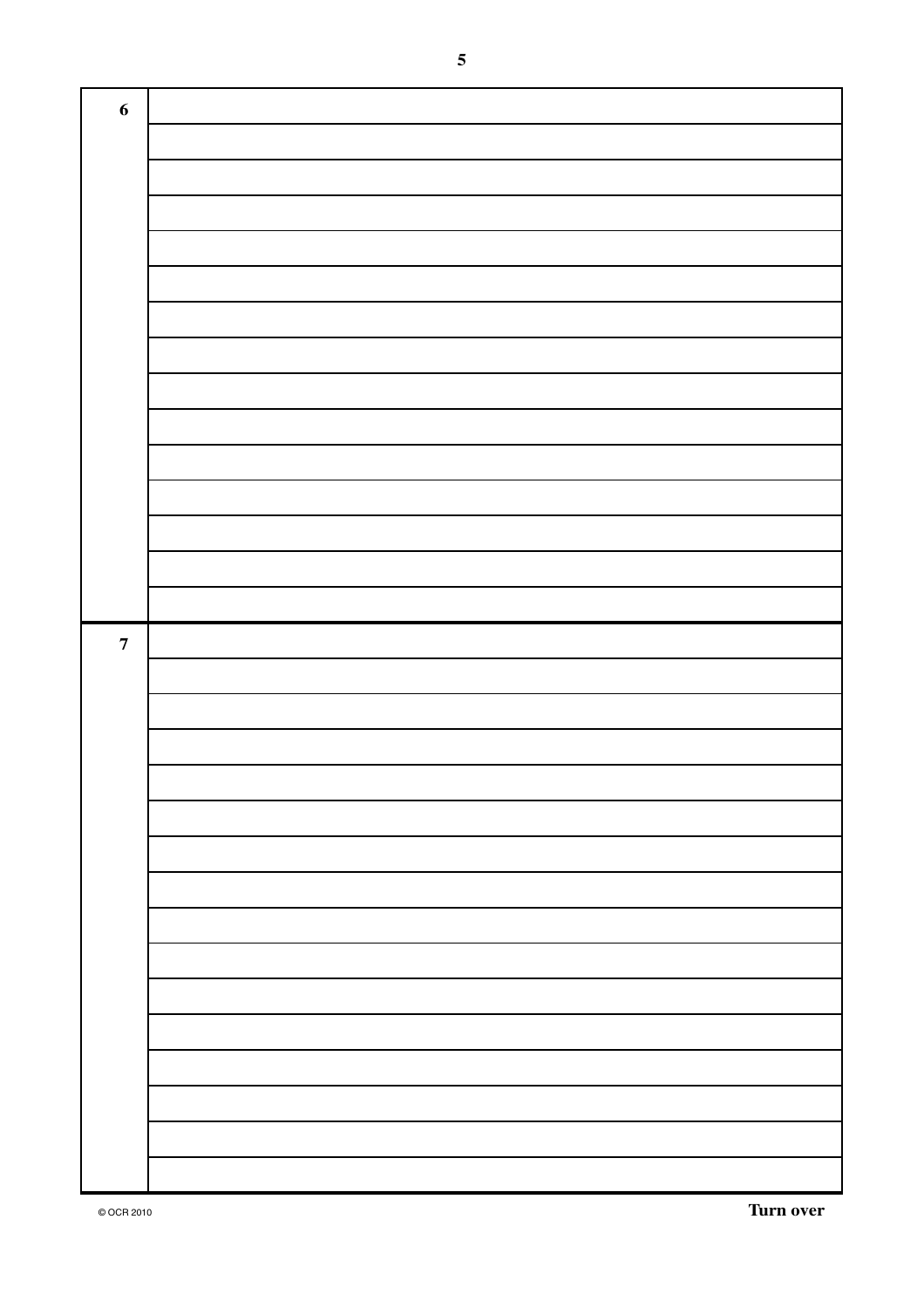| $\bf 8$          |  |
|------------------|--|
|                  |  |
|                  |  |
|                  |  |
|                  |  |
|                  |  |
|                  |  |
|                  |  |
|                  |  |
|                  |  |
|                  |  |
|                  |  |
| $\boldsymbol{9}$ |  |
|                  |  |
|                  |  |
|                  |  |
|                  |  |
|                  |  |
|                  |  |
|                  |  |

## **Section B** (36 marks)

| 10(i) |  |
|-------|--|
|       |  |
|       |  |
|       |  |
|       |  |
|       |  |
|       |  |
|       |  |
|       |  |
|       |  |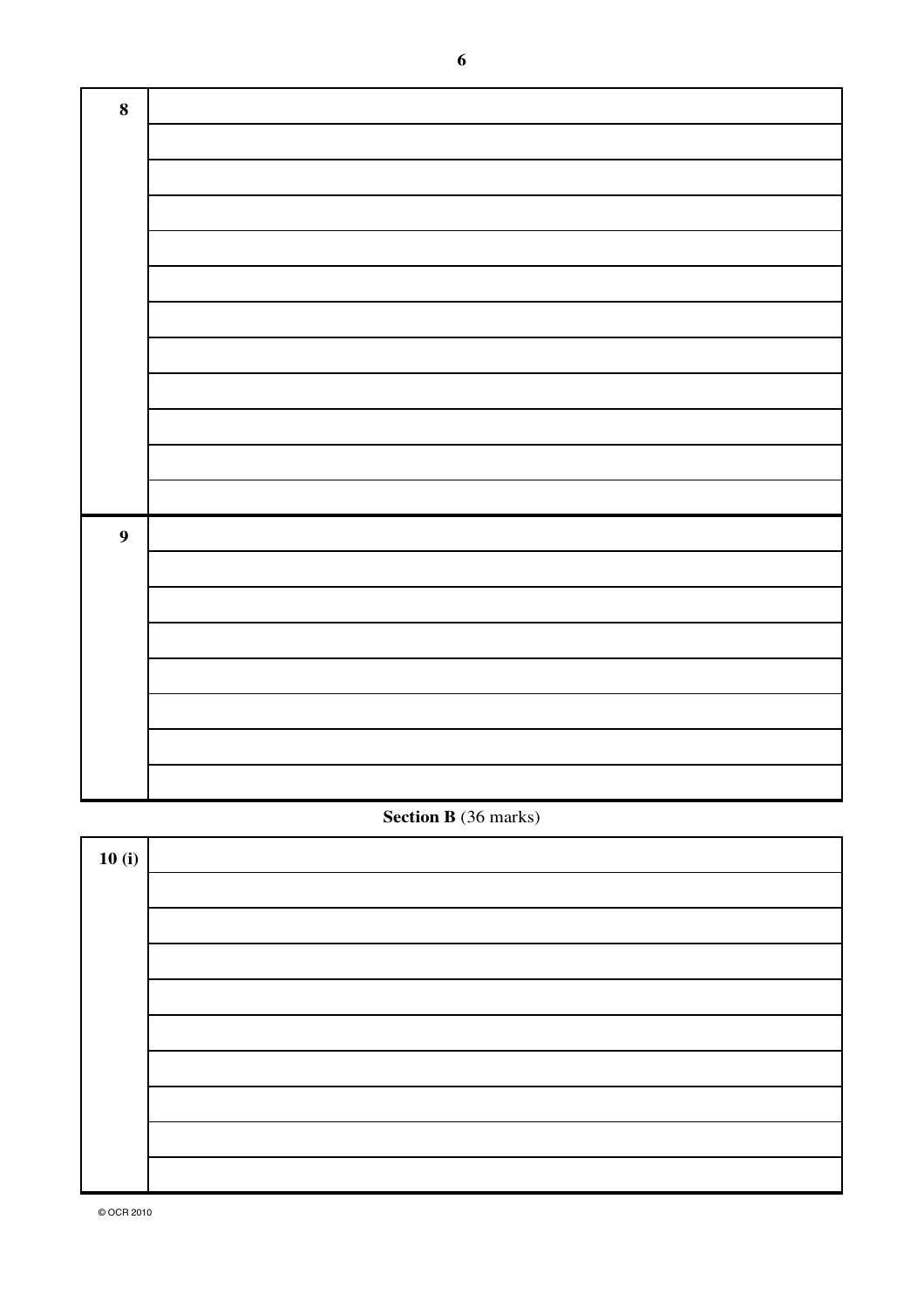| 10(ii)  |  |
|---------|--|
|         |  |
|         |  |
|         |  |
|         |  |
|         |  |
|         |  |
|         |  |
|         |  |
|         |  |
|         |  |
|         |  |
|         |  |
|         |  |
|         |  |
|         |  |
|         |  |
|         |  |
|         |  |
|         |  |
|         |  |
|         |  |
|         |  |
|         |  |
|         |  |
|         |  |
|         |  |
| 10(iii) |  |
|         |  |
|         |  |
|         |  |
|         |  |
|         |  |
|         |  |
|         |  |
|         |  |
|         |  |
|         |  |
|         |  |
|         |  |
|         |  |
|         |  |
|         |  |
|         |  |
|         |  |
|         |  |
|         |  |
|         |  |
| 10(iv)  |  |
|         |  |
|         |  |
|         |  |
|         |  |
|         |  |
|         |  |
|         |  |
|         |  |
|         |  |
|         |  |
|         |  |
|         |  |
|         |  |
|         |  |
|         |  |
|         |  |
|         |  |
|         |  |
|         |  |
|         |  |
|         |  |
|         |  |
|         |  |
|         |  |
|         |  |
|         |  |
|         |  |
|         |  |
|         |  |
|         |  |
|         |  |
|         |  |
|         |  |
|         |  |
|         |  |
|         |  |
|         |  |
|         |  |
|         |  |
|         |  |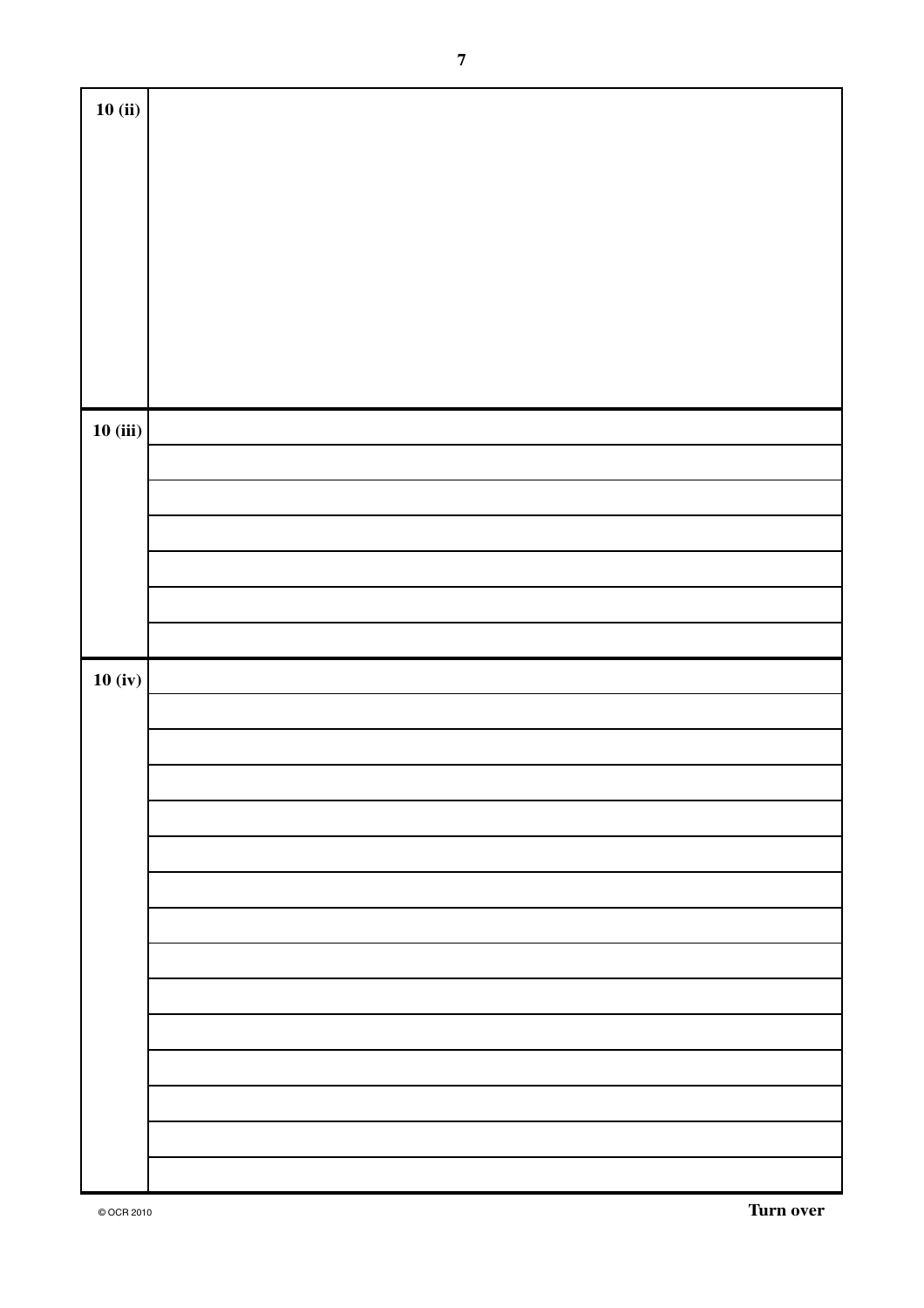| 11(i)    |  |
|----------|--|
|          |  |
|          |  |
|          |  |
|          |  |
|          |  |
|          |  |
|          |  |
|          |  |
|          |  |
|          |  |
|          |  |
| 11(ii)   |  |
|          |  |
|          |  |
|          |  |
|          |  |
|          |  |
|          |  |
|          |  |
|          |  |
|          |  |
|          |  |
|          |  |
| 11 (iii) |  |
|          |  |
|          |  |
|          |  |
|          |  |
|          |  |
|          |  |
|          |  |
|          |  |
|          |  |
|          |  |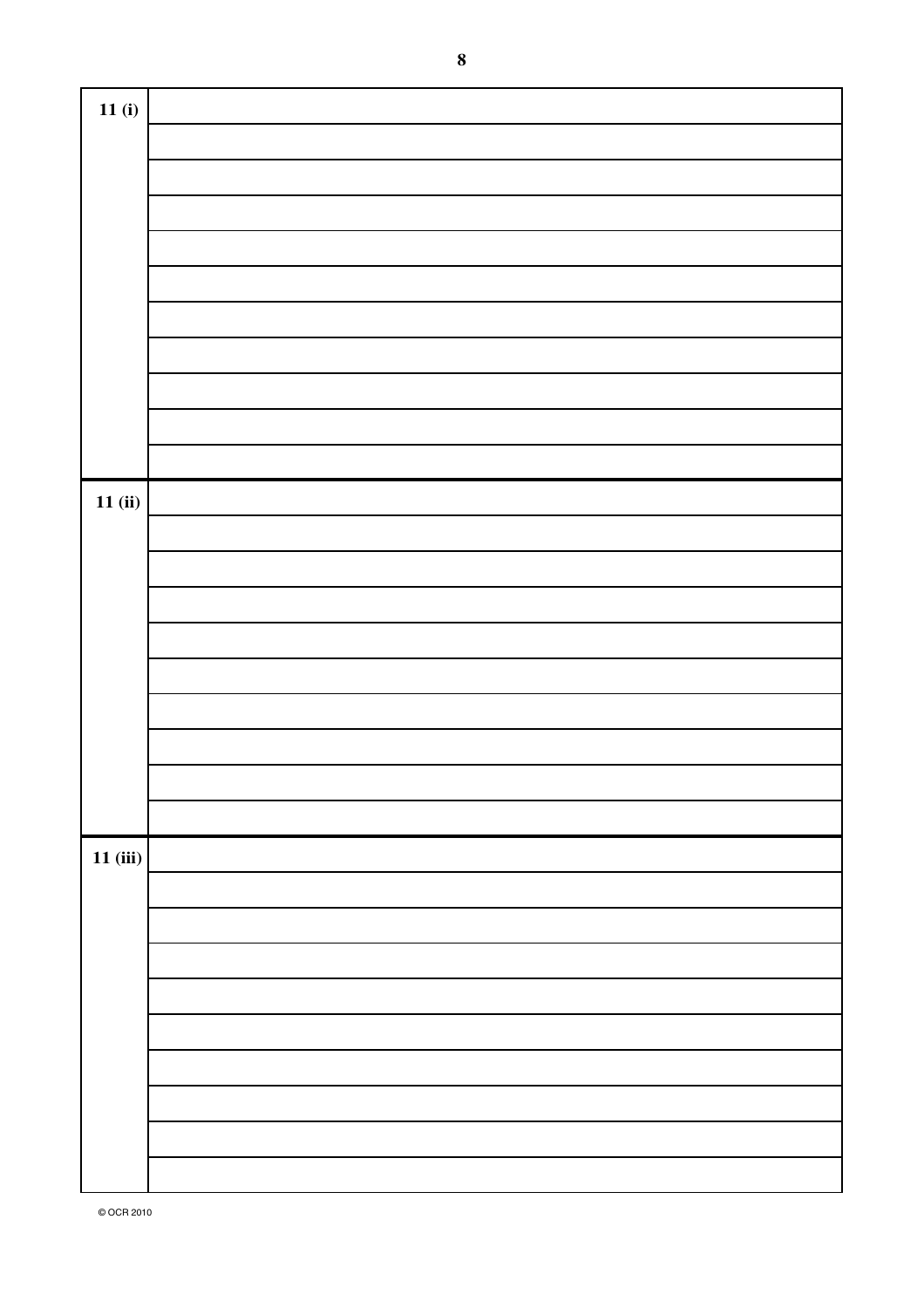| 11(iii) | (continued) |
|---------|-------------|
|         |             |
|         |             |
|         |             |
|         |             |
|         |             |
|         |             |
|         |             |
|         |             |
|         |             |
|         |             |
|         |             |
|         |             |
|         |             |
|         |             |
|         |             |
| 11(iv)  |             |
|         |             |
|         |             |
|         |             |
|         |             |
|         |             |
|         |             |
|         |             |
|         |             |
|         |             |
|         |             |
|         |             |
|         |             |
|         |             |
|         |             |
|         |             |
|         |             |
|         |             |
|         |             |
|         |             |
|         |             |
|         |             |
|         |             |
|         |             |
|         |             |
|         |             |
|         |             |
|         |             |
|         |             |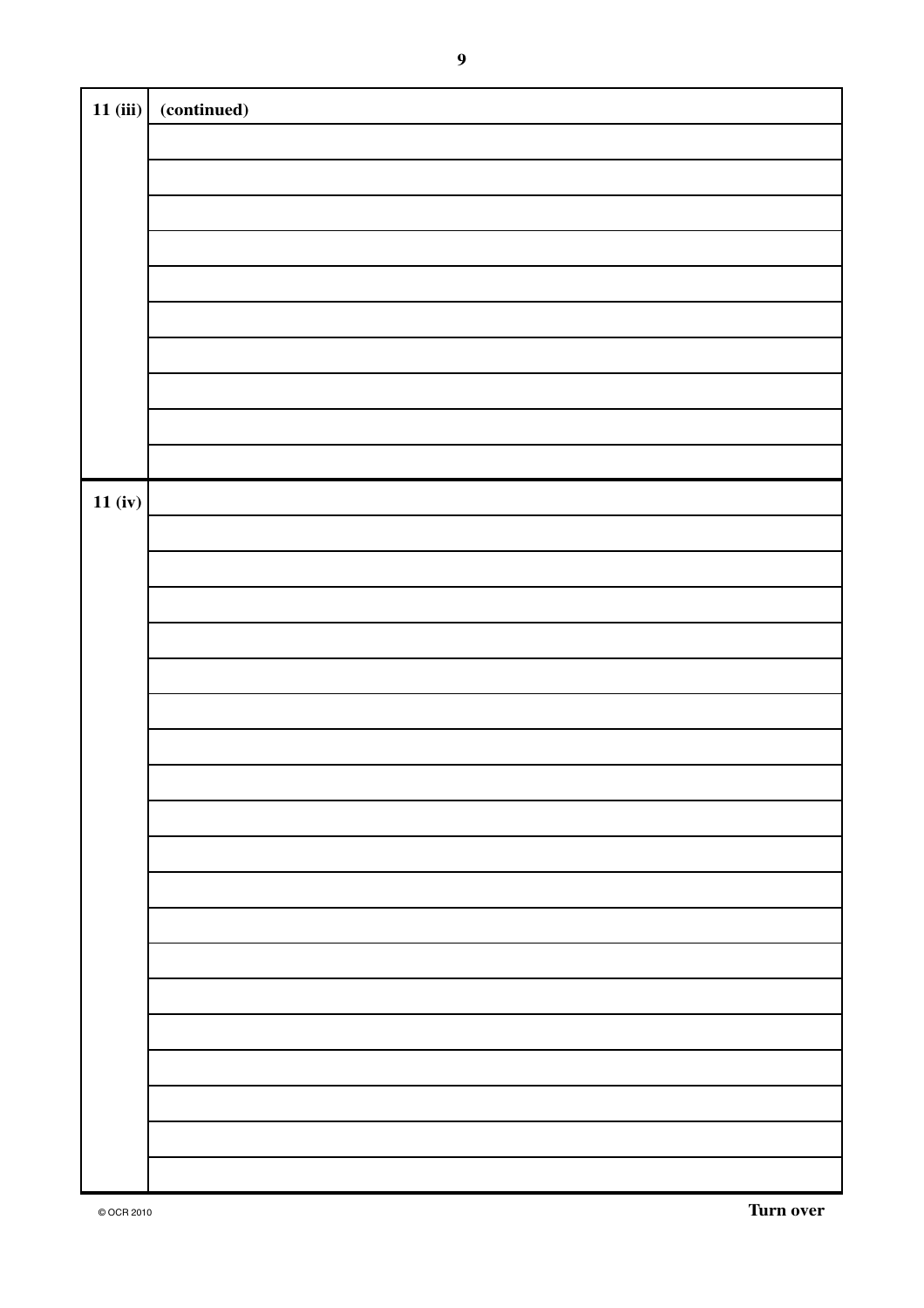| 12(i) |  |
|-------|--|
|       |  |
|       |  |
|       |  |
|       |  |
|       |  |
|       |  |
|       |  |
|       |  |
|       |  |
|       |  |
|       |  |
|       |  |
|       |  |
|       |  |
|       |  |
|       |  |
|       |  |
|       |  |
|       |  |
|       |  |
|       |  |
|       |  |
|       |  |
|       |  |
|       |  |
|       |  |
|       |  |
|       |  |
|       |  |
|       |  |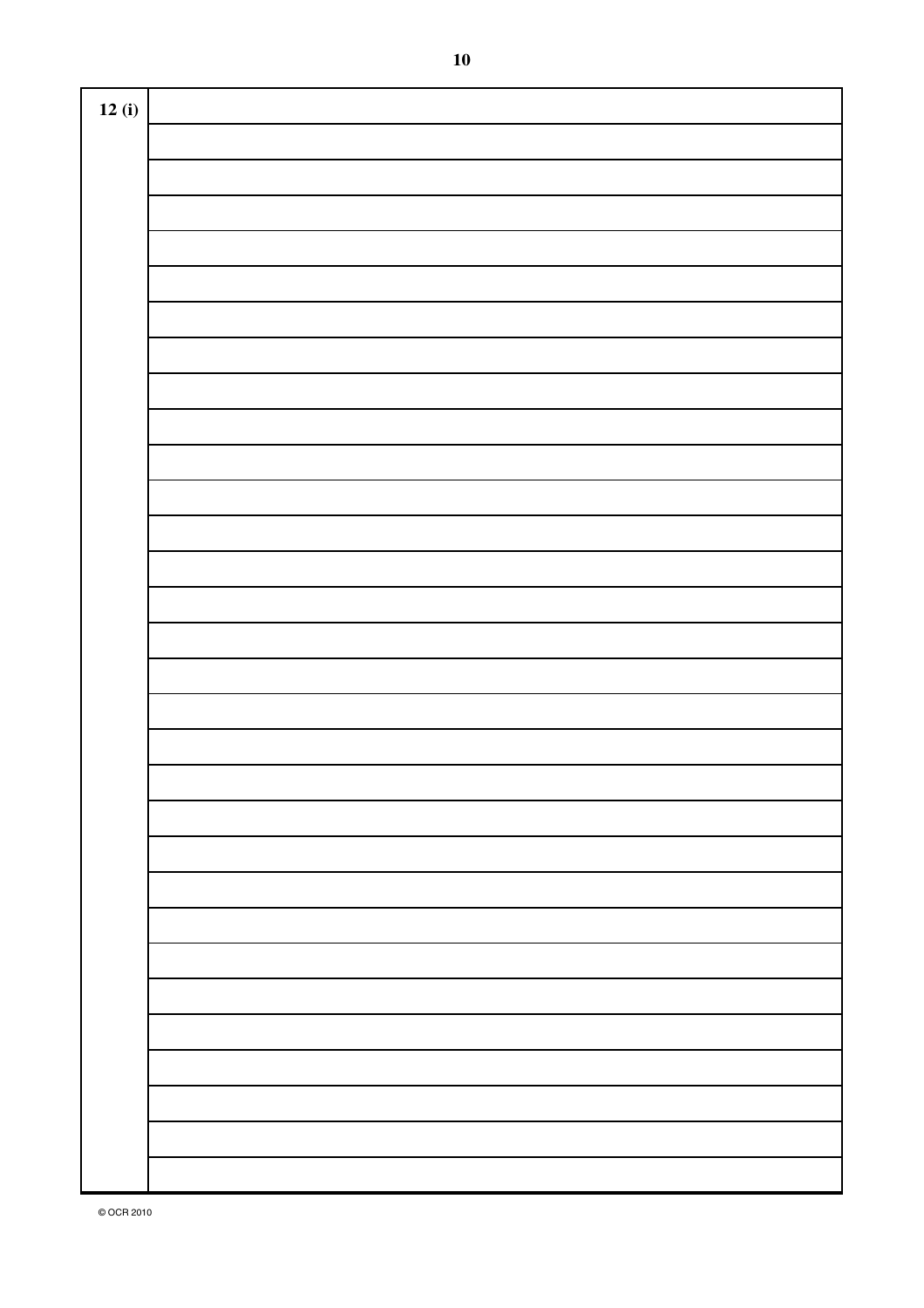| 12(i)   |  |
|---------|--|
|         |  |
|         |  |
|         |  |
|         |  |
|         |  |
|         |  |
|         |  |
|         |  |
|         |  |
|         |  |
|         |  |
|         |  |
|         |  |
|         |  |
|         |  |
|         |  |
|         |  |
|         |  |
|         |  |
|         |  |
|         |  |
|         |  |
|         |  |
|         |  |
|         |  |
|         |  |
|         |  |
|         |  |
|         |  |
|         |  |
| 12(iii) |  |
|         |  |
|         |  |
|         |  |
|         |  |
|         |  |
|         |  |
|         |  |
|         |  |
|         |  |
|         |  |
|         |  |
|         |  |
|         |  |
|         |  |
|         |  |
|         |  |
|         |  |
|         |  |
|         |  |
|         |  |
|         |  |
|         |  |
|         |  |
|         |  |
|         |  |
|         |  |
|         |  |
|         |  |
|         |  |
|         |  |
|         |  |
|         |  |
|         |  |
|         |  |
|         |  |
|         |  |
|         |  |
|         |  |
|         |  |
|         |  |
|         |  |
|         |  |
|         |  |
|         |  |
|         |  |
|         |  |
|         |  |
|         |  |
|         |  |
|         |  |
|         |  |
|         |  |
|         |  |